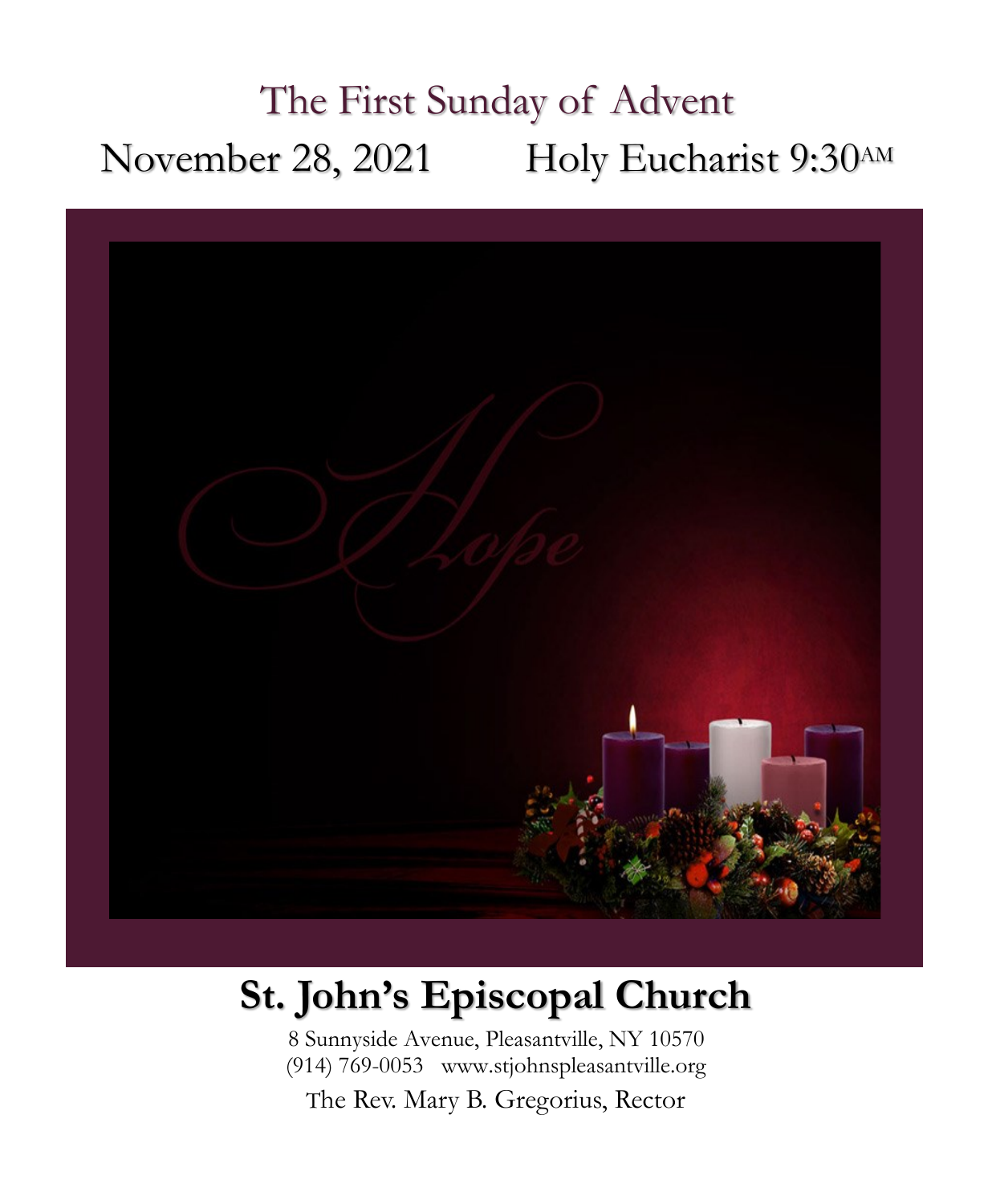#### AN INVITATION TO THIS SERVICE

This service is taken from the *1979 Book of Common Prayer*. **Words printed in bold are spoken by the congregation**. All are welcome at Christ's table. We welcome baptized Christians of any tradition to share in the bread and wine. If you have not yet been baptized, or would prefer to receive a blessing from the Priest, indicate this by crossing your arms over your heart.

### **THE HOLY EUCHARIST RITE II**

#### **PRELUDE**

### **THE WORD OF GOD**

*Please stand as you are able and join in singing:*

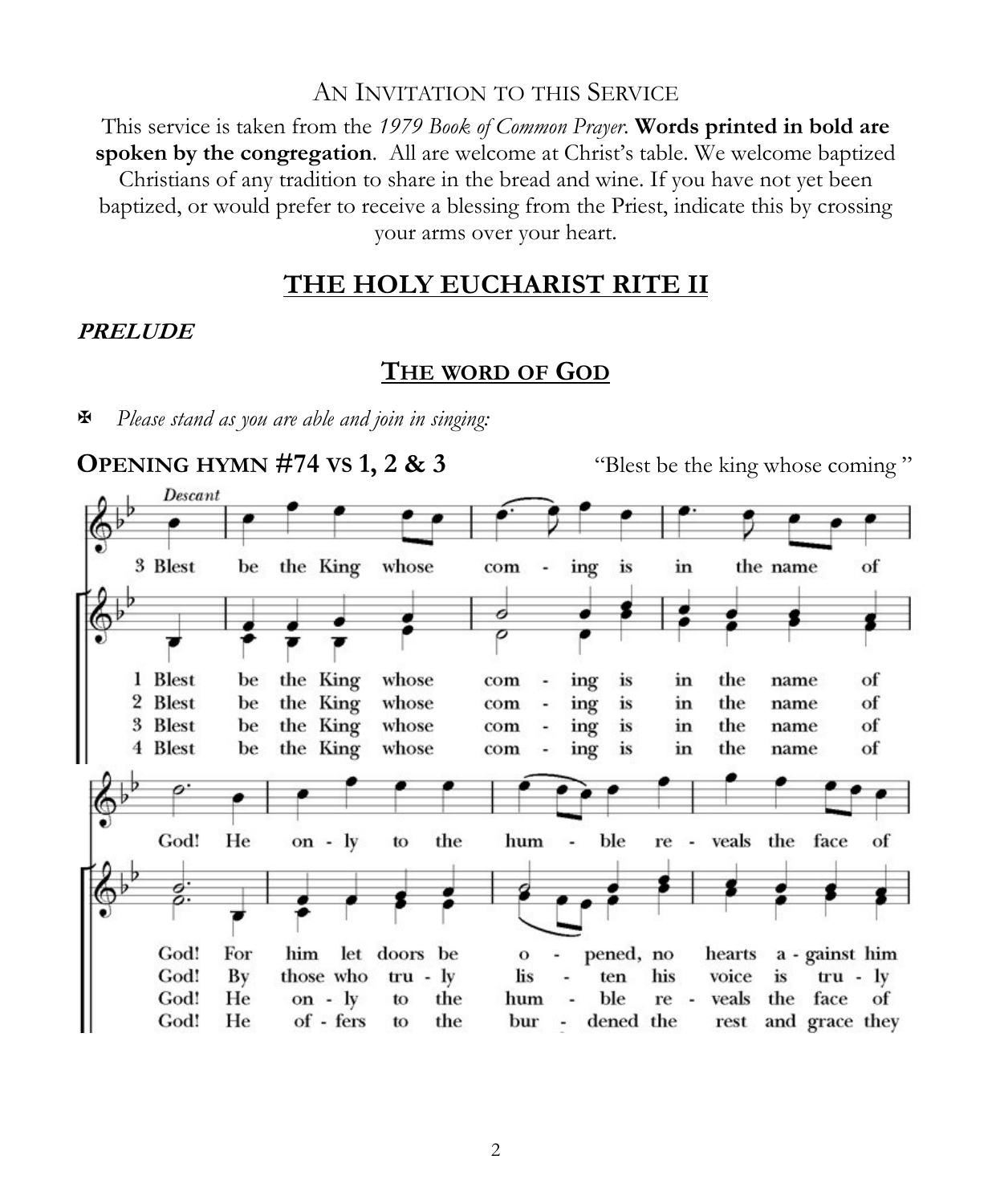

ANTHEM (LUCERNARIUM) AT THE CANDLE LIGHTING

*Celebrant*: You, O Lord, are my lamp; my God you make my darkness bright. **People: You, O Lord, are my lamp; my God you make my darkness bright.** *Celebrant*: You have been my helper: **People: My God, you make my darkness bright.**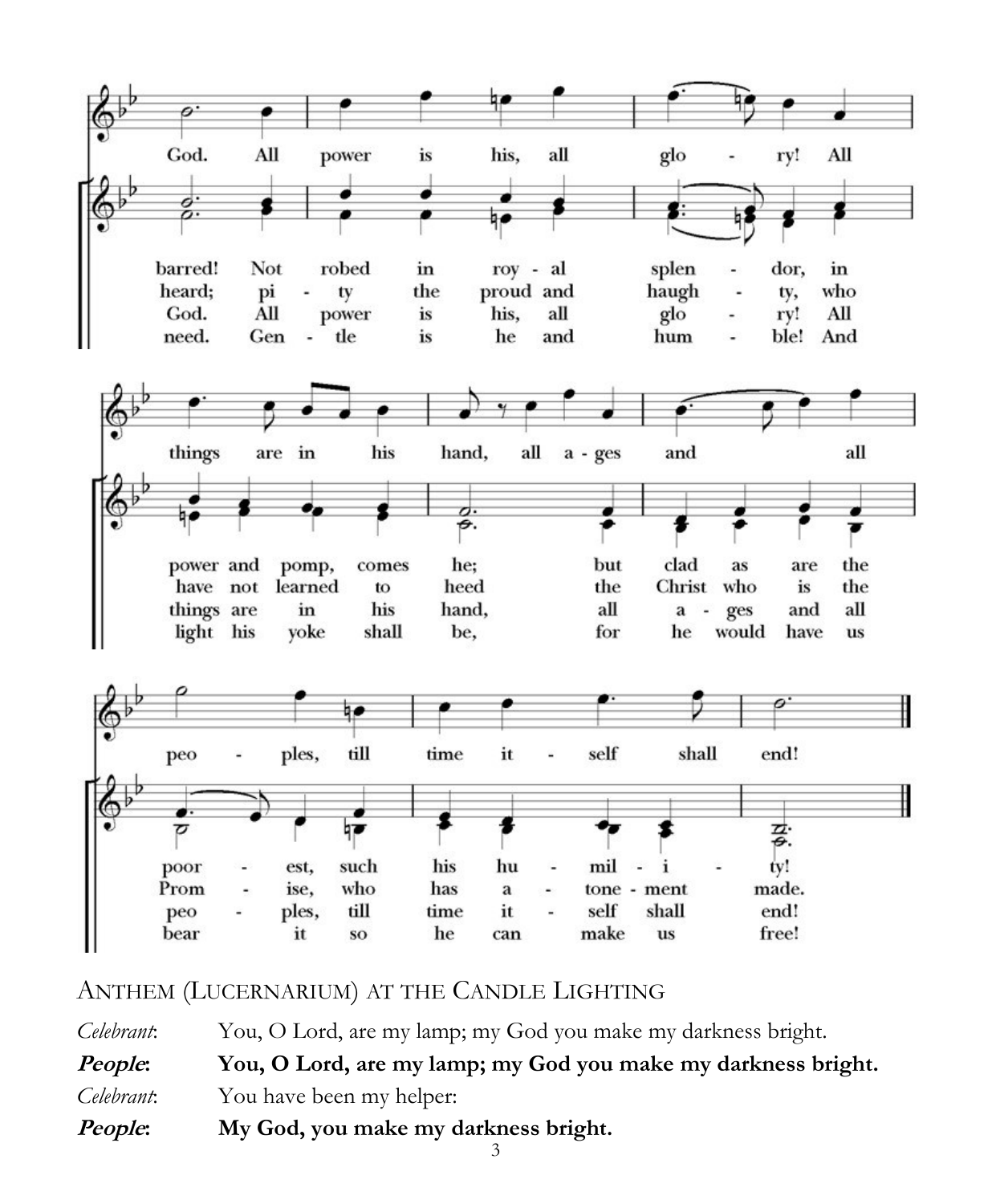| Celebrant: | Glory to the Father, and to the Son, and to the Holy Spirit.   |
|------------|----------------------------------------------------------------|
| People:    | You, O Lord, are my lamp; my God, you make my darkness bright. |
| Celebrant: | Let my prayer be set forth, O Lord:                            |
| People:    | As incense in your sight.                                      |
| Celebrant: | Come and save us, O Lord God of Hosts                          |
| People:    | Come and save us, Or Lord God of Hosts                         |
| Celebrant: | Show the light of your countenance and we shall be saved:      |
| People:    | O Lord God of Hosts                                            |
| Celebrant: | Glory to the Father, and to the Son and to the Holy Spirit     |
| People:    | Come and save us, Or Lord God of Hosts                         |
| Celebrant: | Show us your mercy, O Lord: .                                  |
| People:    | And grant us your salvation.                                   |



**KYRIE** *missa de Sancta Magdalena,* Healey Willan

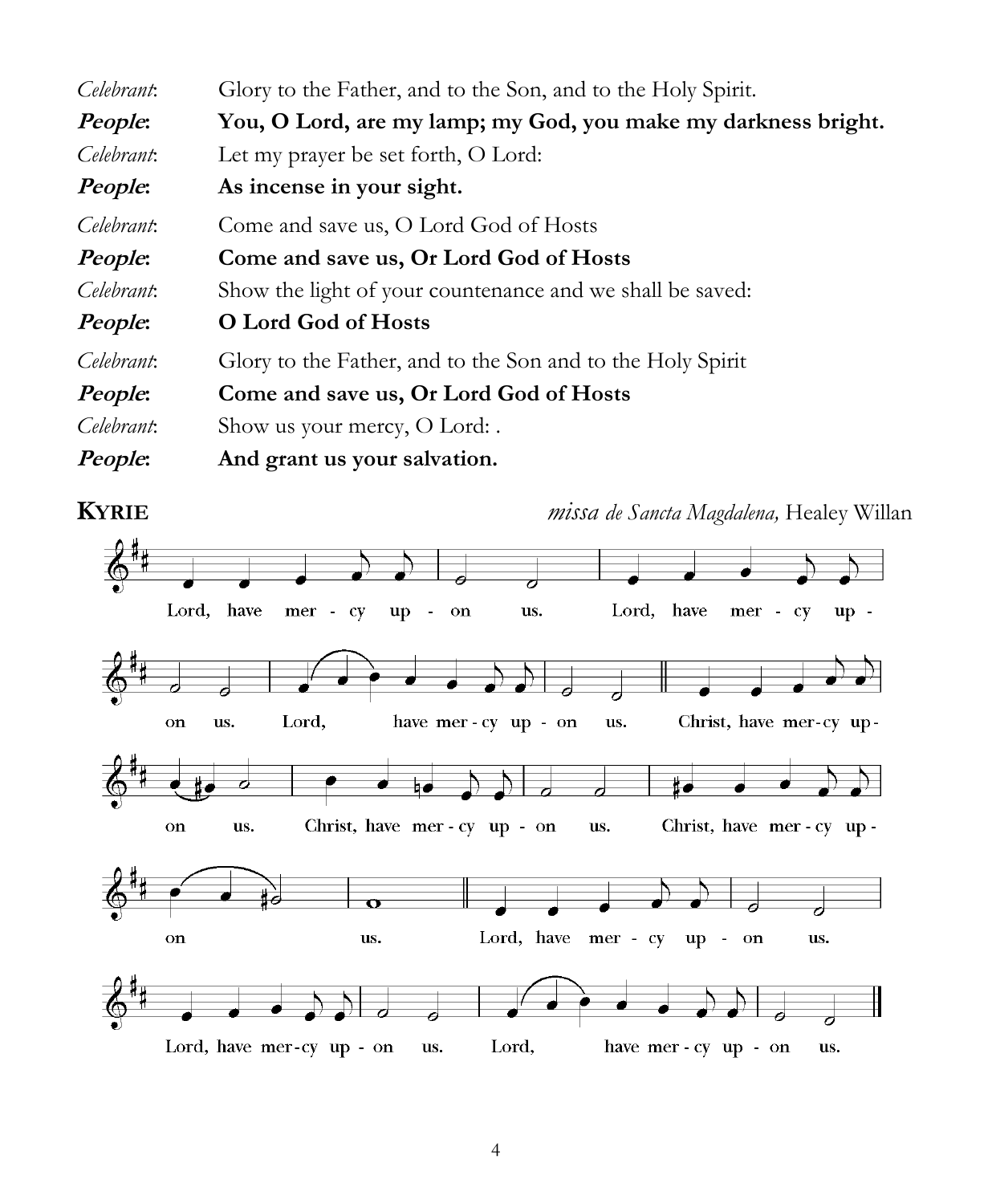## COLLECT OF THE DAY

*Celebrant*: The Lord be with you. **People: And also with you.** *Celebrant*: Let us pray.

**Almighty God, give us grace to cast away the works of darkness, and put on the armor of light, now in the time of this mortal life in which your Son Jesus Christ came to visit us in great humility; that in the last day, when he shall come again in his glorious majesty to judge both the living and the dead, we may rise to the life immortal; through him who lives and reigns with you and the Holy Spirit, one God, now and for ever. Amen.** 

*Please be seated for The Lessons.*

## A READING FROM THE HEBREW TESTAMENT Jeremiah 33: 14-16 *Read by: Peter Russell*

The days are surely coming, says the Lord, when I will fulfill the promise I made to the house of Israel and the house of Judah. In those days and at that time I will cause a righteous Branch to spring up for David; and he shall execute justice and righteousness in the land. In those days Judah will be saved and Jerusalem will live in safety. And this is the name by which it will be called: "The Lord is our righteousness."

Reader: Hear what the Spirit is saying to God's people.

**People: Thanks be to God.**

PSALM 25: 1-9 *Led by: Peter Russell*

**1 To you, O Lord, \* I lift up my soul; 2 my God, I put my trust in you; \* let me not be humiliated, nor let my enemies triumph over me. 3 Let none who look to you be put to shame; \* let the treacherous be disappointed in their schemes. 4 Show me your ways, O Lord, \* and teach me your paths. 5 Lead me in your truth and teach me, \* for you are the God of my salvation;**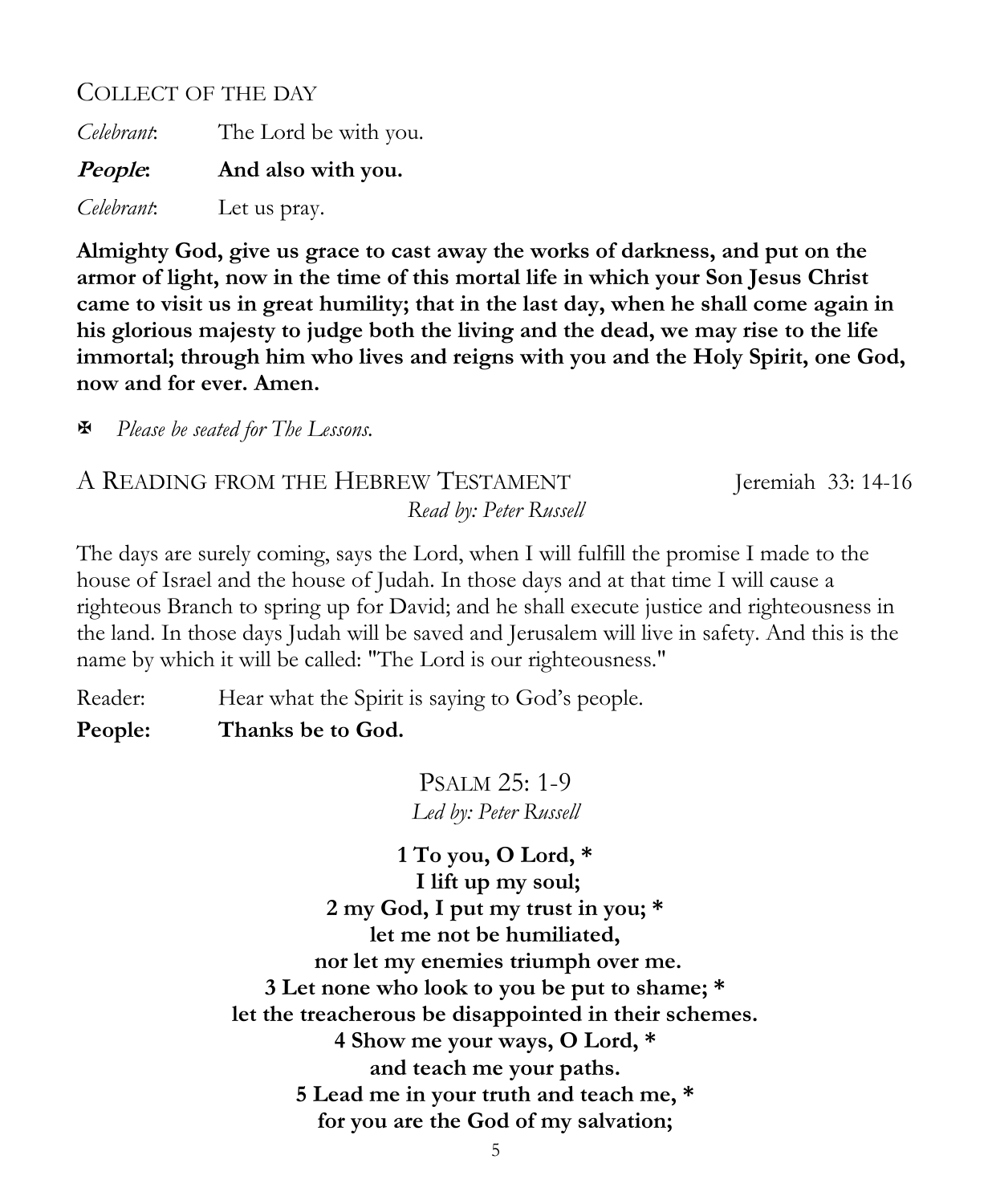**in you have I trusted all the day long. 6 Remember, O Lord, your compassion and love, \* for they are from everlasting. 7 Remember not the sins of my youth and my transgressions; \* remember me according to your love and for the sake of your goodness, O Lord. 8 Gracious and upright are you, O Lord; \* therefore you teach sinners in your way. 9 You guide the humble in doing right \* and teach your way to the lowly for ever and for evermore.** 

```
A READING FROM THE EPISTLE TO THE THESSALONIANS: 3: 9-13
             Read by: Peter Russell
```
How can we thank God enough for you in return for all the joy that we feel before our God because of you? Night and day we pray most earnestly that we may see you face to face and restore whatever is lacking in your faith.

Now may our God and Father himself and our Lord Jesus direct our way to you. And may the Lord make you increase and abound in love for one another and for all, just as we abound in love for you. And may he so strengthen your hearts in holiness that you may be blameless before our God and Father at the coming of our Lord Jesus with all his saints..

Reader: Hear what the Spirit is saying to God's people.

**People: Thanks be to God.**

*Please stand as you are able and join in singing:*

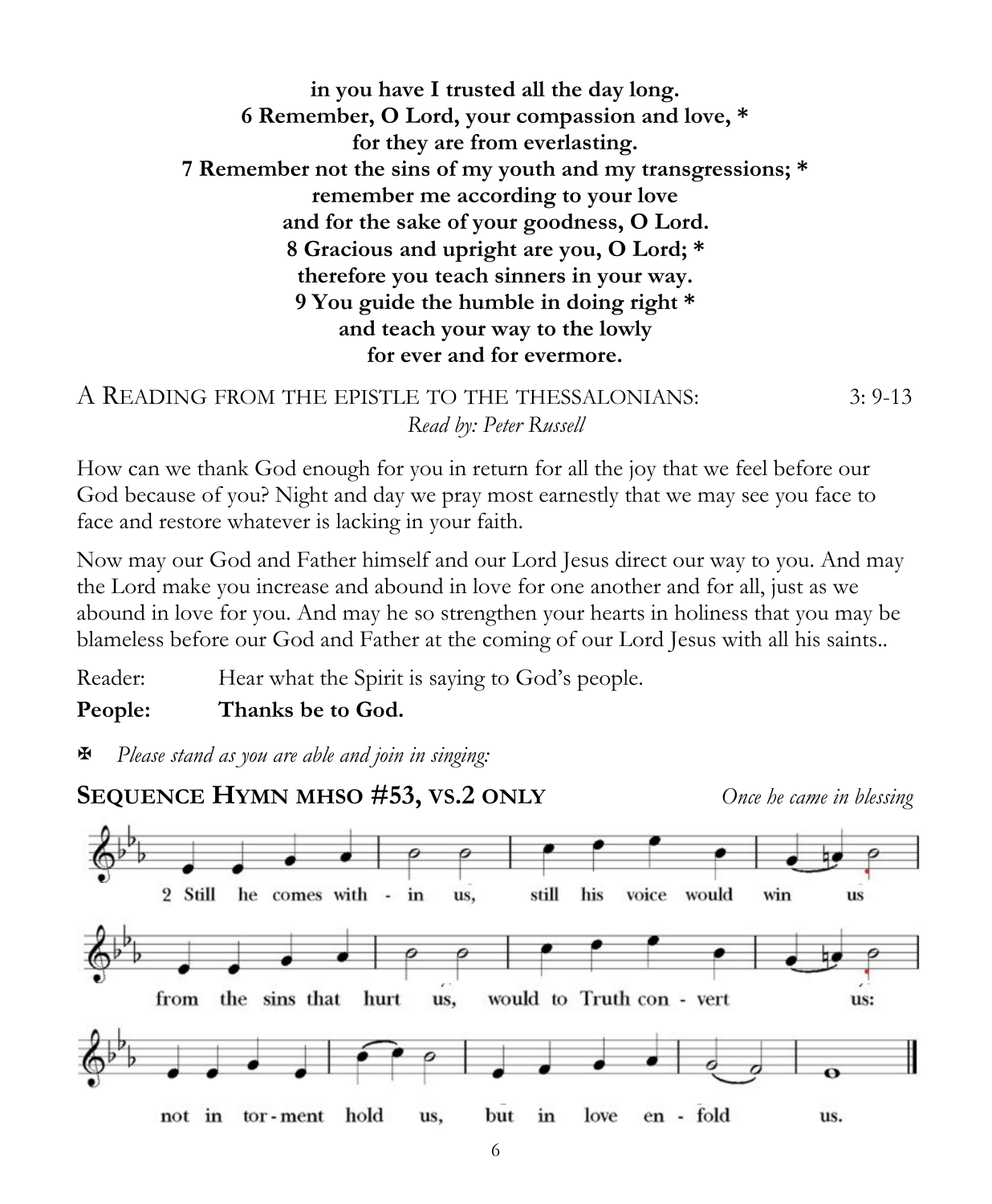# THE HOLY GOSPEL THE HOLY COSPEL

Deacon: The Holy Gospel of our Lord Jesus Christ according to Luke.

## **People: Glory to you Lord Christ.**

Jesus said, "There will be signs in the sun, the moon, and the stars, and on the earth distress among nations confused by the roaring of the sea and the waves. People will faint from fear and foreboding of what is coming upon the world, for the powers of the heavens will be shaken. Then they will see 'the Son of Man coming in a cloud' with power and great glory. Now when these things begin to take place, stand up and raise your heads, because your redemption is drawing near."

Then he told them a parable: "Look at the fig tree and all the trees; as soon as they sprout leaves you can see for yourselves and know that summer is already near. So also, when you see these things taking place, you know that the kingdom of God is near. Truly I tell you, this generation will not pass away until all things have taken place. Heaven and earth will pass away, but my words will not pass away.

"Be on guard so that your hearts are not weighed down with dissipation and drunkenness and the worries of this life, and that day catch you unexpectedly, like a trap. For it will come upon all who live on the face of the whole earth. Be alert at all times, praying that you may have the strength to escape all these things that will take place, and to stand before the Son of Man."

Deacon: The Gospel of our Lord.

**People: Praise to you Lord Christ.**

*Please be seated for:*

THE SERMON The Rev. Mary B. Gregorius

*Please stand as you are able and say:*

# THE NICENE CREED

**We believe in one God, the Father, the Almighty, maker of heaven and earth, of all that is, seen and unseen. We believe in one Lord, Jesus Christ, the only Son of God, eternally begotten of the Father, God from God, Light from Light,**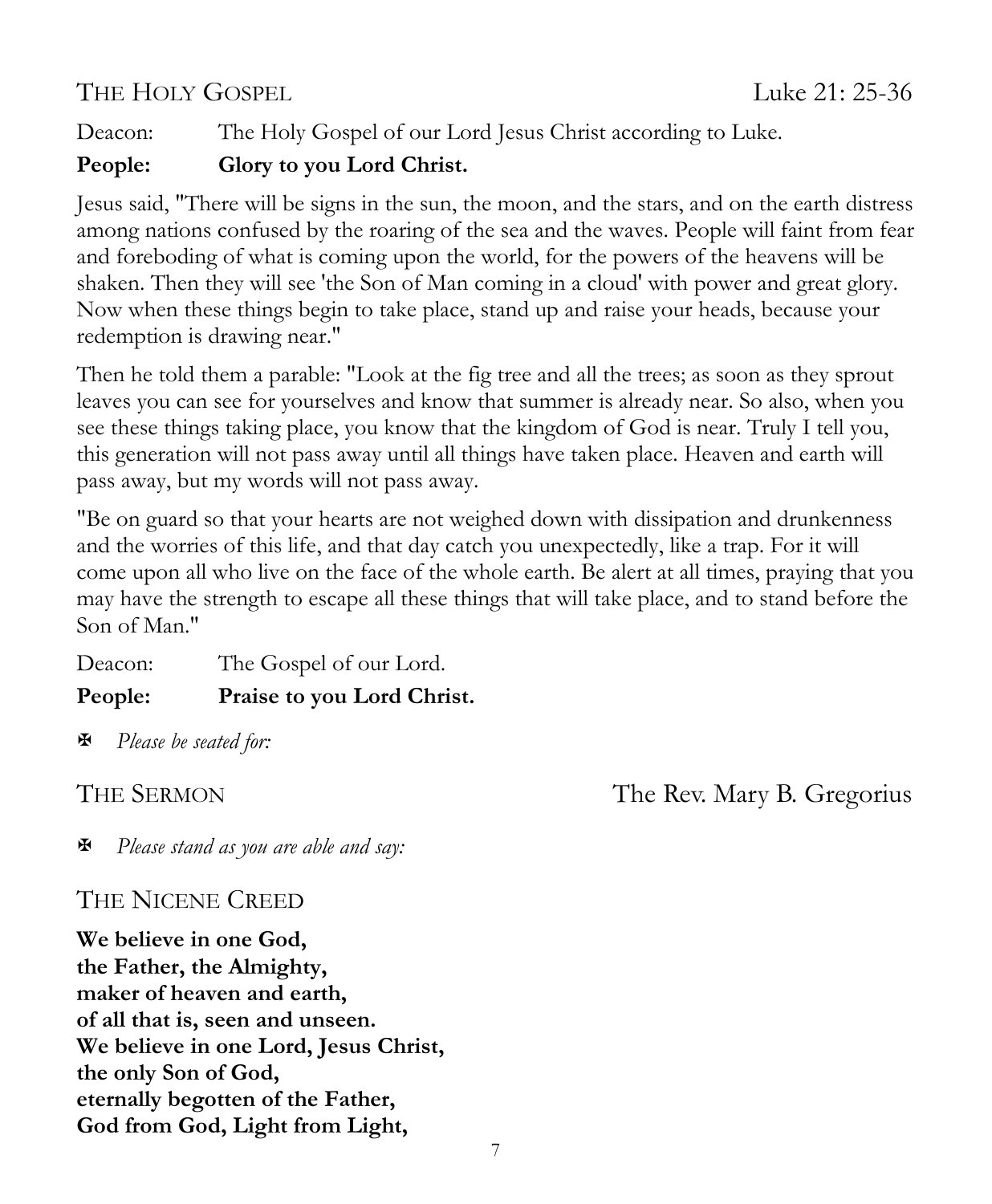**true God from true God, begotten, not made, of one Being with the Father. Through him all things were made. For us and for our salvation he came down from heaven: by the power of the Holy Spirit he became incarnate from the Virgin Mary, and was made man. For our sake he was crucified under Pontius Pilate; he suffered death and was buried. On the third day he rose again in accordance with the Scriptures; he ascended into heaven and is seated at the right hand of the Father He will come again in glory to judge the living and the dead, and his kingdom will have no end. We believe in the Holy Spirit, the Lord, the giver of life, who proceeds from the Father and the Son. With the Father and the Son he is worshiped and glorified. He has spoken through the Prophets. We believe in one holy catholic and apostolic Church. We acknowledge one baptism for the forgiveness of sins. We look for the resurrection of the dead, and the life of the world to come. Amen.**

# THE PRAYERS OF THE PEOPLE (FORM IV)

Let us pray for the Church and for the world

Grant, Almighty God, that all who confess your Name may be united in your truth, live together in your love, and reveal your glory in the world.

*Silence*

Lord, in your mercy

## **Hear our prayer.**

Guide the people of this land, and of all the nations, in the ways of justice and peace; that we may honor one another and serve the common good.

*Silence*

Lord, in your mercy **Hear our prayer**.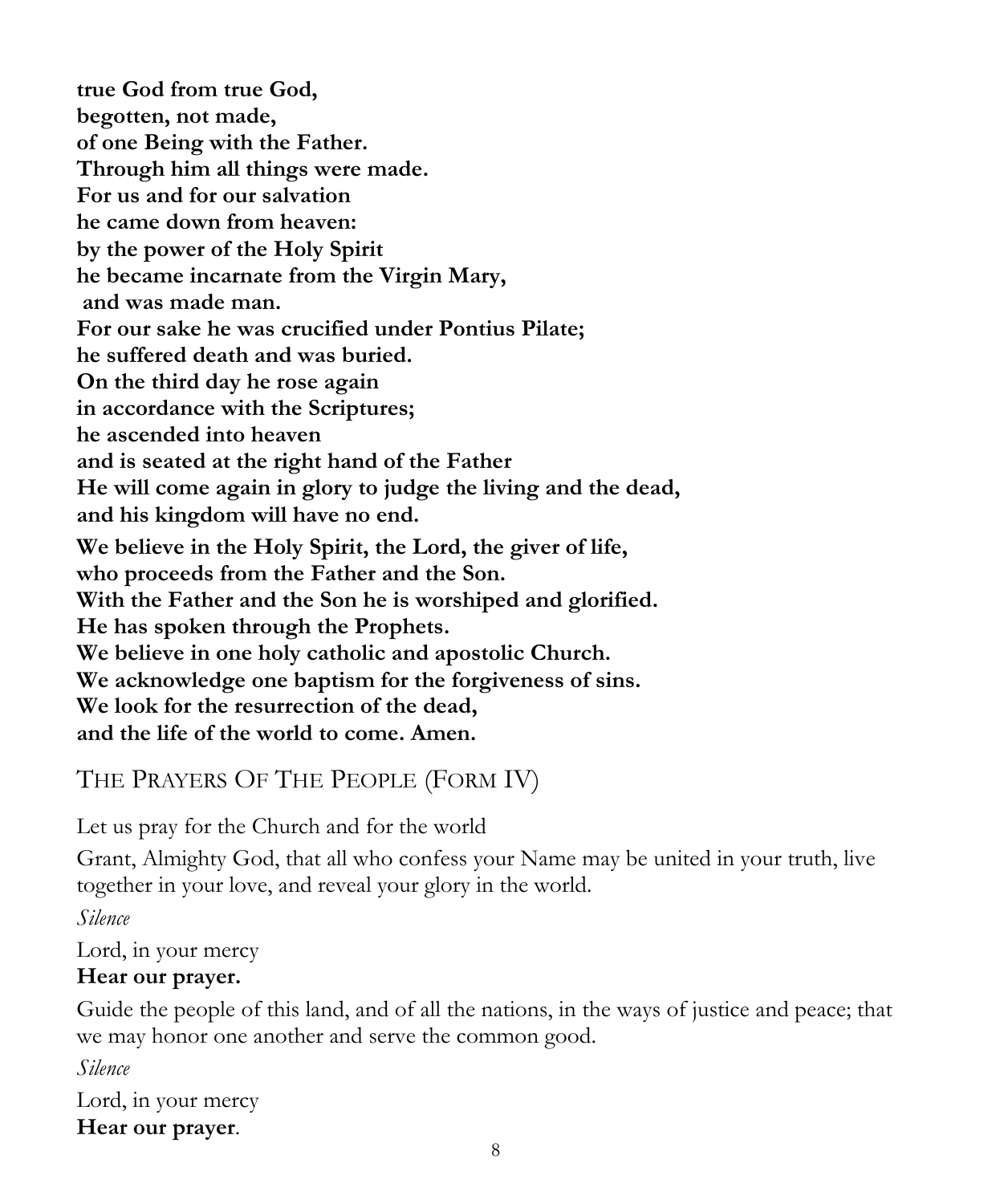Give us all a reverence for the earth as your own creation, that we may use its resources rightly in the service of others and to your honor and glory.

*Silence*

Lord, in your mercy

## **Hear our prayer.**

Bless all whose lives are closely linked with ours, and grant that we may serve Christ in them, and love one another as he loves us. We pray for **Edwin Sanchez and the students at El Hogar School, and the American Friends of the Episcopal Diocese of Jerusalem.** We offer prayers of thanksgiving for all those who celebrate birthdays this week

*Silence*

Lord, in your mercy

## **Hear our prayer.**

Comfort and heal all those who suffer in body, mind, or spirit; give them courage and hope in their troubles, and bring them the joy of your salvation. We pray for those who are in the hospital or home recuperating, especially: **John** Williams, **Frederic**, **Peter**, **Bob** Gowen, **Yumi, Ronald** Garvey, **Ed** Meddaugh, **Max, Anne, Cathy, Barbara, Howard** Flemming, **Hudson** Beauregard; **Ellie** Ruvo, **Joyce** Makimi, **Rosemary** Recine, **Robert** Lynch, and **Angela** Carrozzo.

We pray for those who are homebound: **Esmerilda** Hastings, **Margaret** Vaccaro, **Lee**  Williams, **Dorothy** Dushin, **Roberta** Darrigrand; **Jim, Marge, Joe** Smith, **Carolyn** Damiano, **Deanna** Ammirato, and **Bill & Dorothy** D'Amato.

We pray for those for whom our prayers are asked, especially: **Liz & Jeff** Daniele, **Andrew Tom, Rebecca, Vince** Servio, **Sarah** Paruolo, **Annaliese** Haag, **Gerald, Marilyn** Griffin, **Joyce, Paul** Ruvo, **Helene, Jason, Joe** Smith**, Peter, Hannelore, Marina** Brandt**, Linda**  Hill, **Carol** White, **Steven** Schubert, **Paul** Seltzer, **Jeff** and **The Rt. Rev Andrew St. John** 

*Silence*

Lord, in your mercy **Hear our prayer.** 

We commend to your mercy all who have died, that your will for them may be fulfilled; and we pray that we may share with all your saints in your eternal kingdom. We pray for those who have died, especially the over 760,000 in this country who have died from COVID-19

*Silence*

Lord, in your mercy **Hear our prayer. Silence**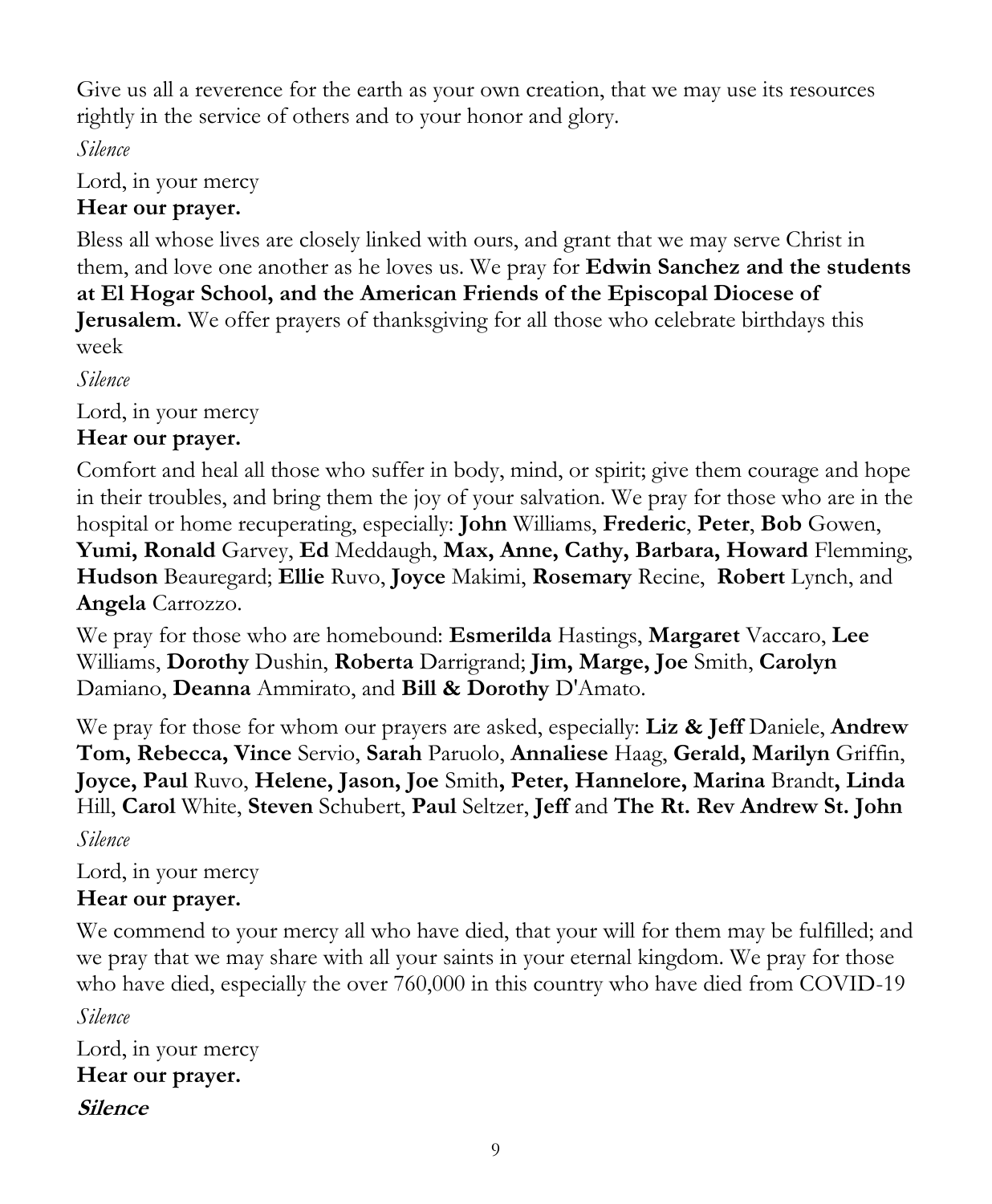*Officiant:* Almighty and eternal God, ruler of all things in heaven and earth: Mercifully accept the prayers of your people, and strengthen us to do your will; through Jesus Christ our Lord. *Amen.*

## CONFESSION OF SIN

| Deacon:    | Let us confess our sins against God and our neighbor.                                                                                                                                                                                                                                                                                                                                                                                                  |
|------------|--------------------------------------------------------------------------------------------------------------------------------------------------------------------------------------------------------------------------------------------------------------------------------------------------------------------------------------------------------------------------------------------------------------------------------------------------------|
| Silence    |                                                                                                                                                                                                                                                                                                                                                                                                                                                        |
| All:       | God of all mercy, we confess that we have sinned against you, opposing<br>your will in our lives. We have denied your goodness in each other, in<br>ourselves, and in the world you have created. We repent of the evil that<br>enslaves us, the evil we have done, and the evil done on our behalf. Forgive,<br>restore, and strengthen us through our Savior Jesus Christ, that we may<br>abide in your love and serve only your will. <i>Amen</i> . |
| Officiant: | Almighty God have mercy on you, forgive you all your sins through our<br>Lord Jesus Christ, strengthen you in all goodness, and by the power of the<br>Holy Spirit keep you in eternal life. Amen                                                                                                                                                                                                                                                      |

*Please greet one another with:*

## THE PEACE

Celebrant: The peace of the Lord be always with you.

**People: And also with you**

## **THE ANNOUNCEMENTS**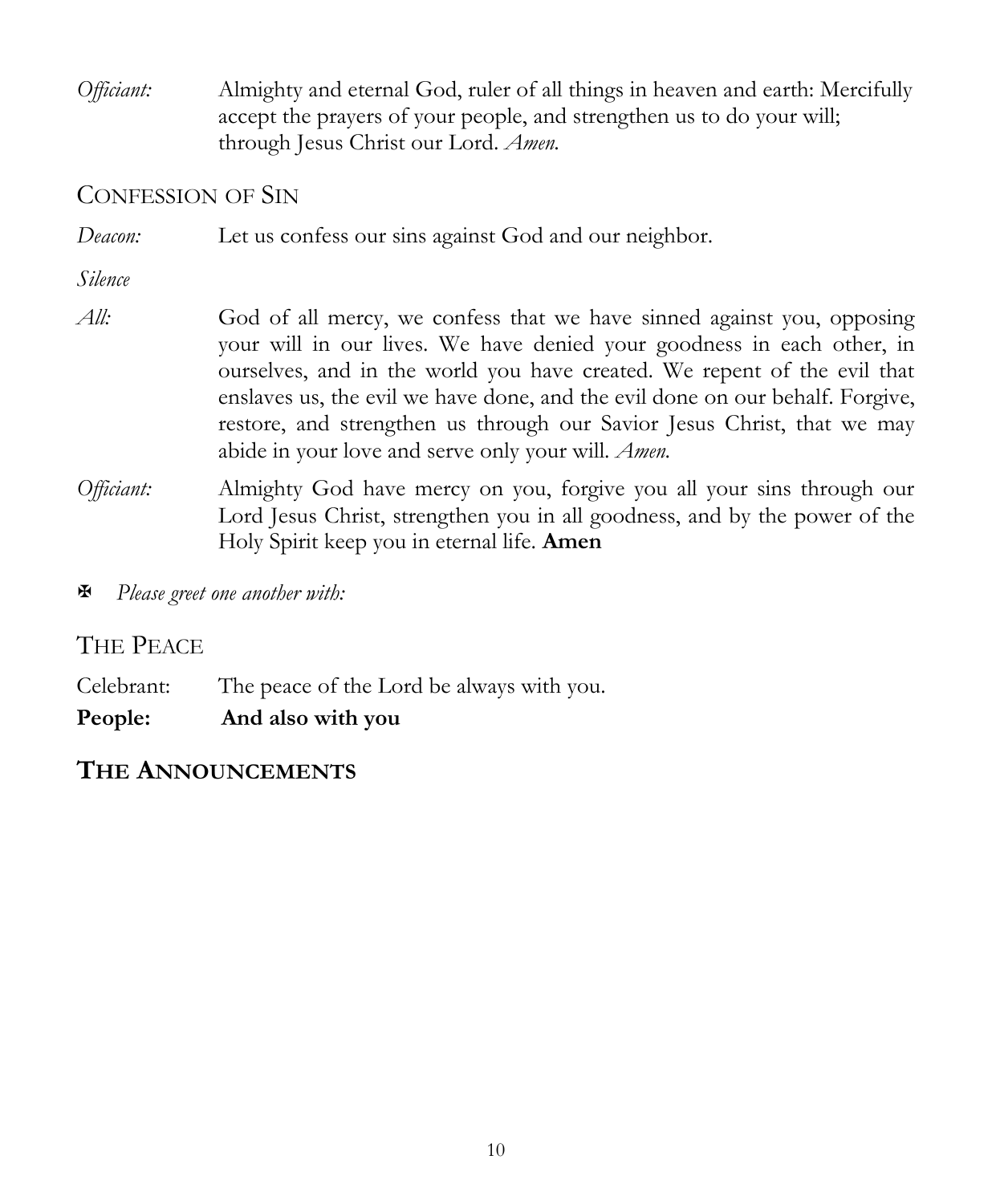# **THE HOLY COMMUNION**

# **THE OFFERTORY SENTENCE**

Celebrant: Walk in love, as Christ loved us and gave himself for us; an offering and a sacrifice to God.

# **DOXOLOGY** *Old Hundredth*

# **Praise God, from whom all blessings flow. Praise God, all creatures here below. Praise God above, you heavenly host: Praise Father, Son, and Holy Ghost.**

EUCHARISTIC PRAYER B

*In this prayer, the lines in bold are spoken by the People*

The Lord be with you. **And also with you.**

Lift up your hearts. **We lift them to the Lord.**

Let us give thanks to the Lord our God. **It is right to give God thanks and praise.**

It is right, and a good and joyful thing, always and everywhere to give thanks to you, Father Almighty, Creator of heaven and earth.

## *Priest inserts Proper Preface*

Therefore we praise you, joining our voices with Angels and Archangels and with all the company of heaven, who for ever sing this hymn to proclaim the glory of your Name:

### *Celebrant and People*

**Holy, Holy, Holy Lord, God of power and might, heaven and earth are full of your glory. Hosanna in the highest. Blessed is he who comes in the name of the Lord. Hosanna in the highest.**

### *Celebrant Continues*

We give thanks to you, O God, for the goodness and love which you have made known to us in creation; in the calling of Israel to be your people; in your Word spoken through the prophets; and above all in the Word made flesh, Jesus, your Son. For in these last days you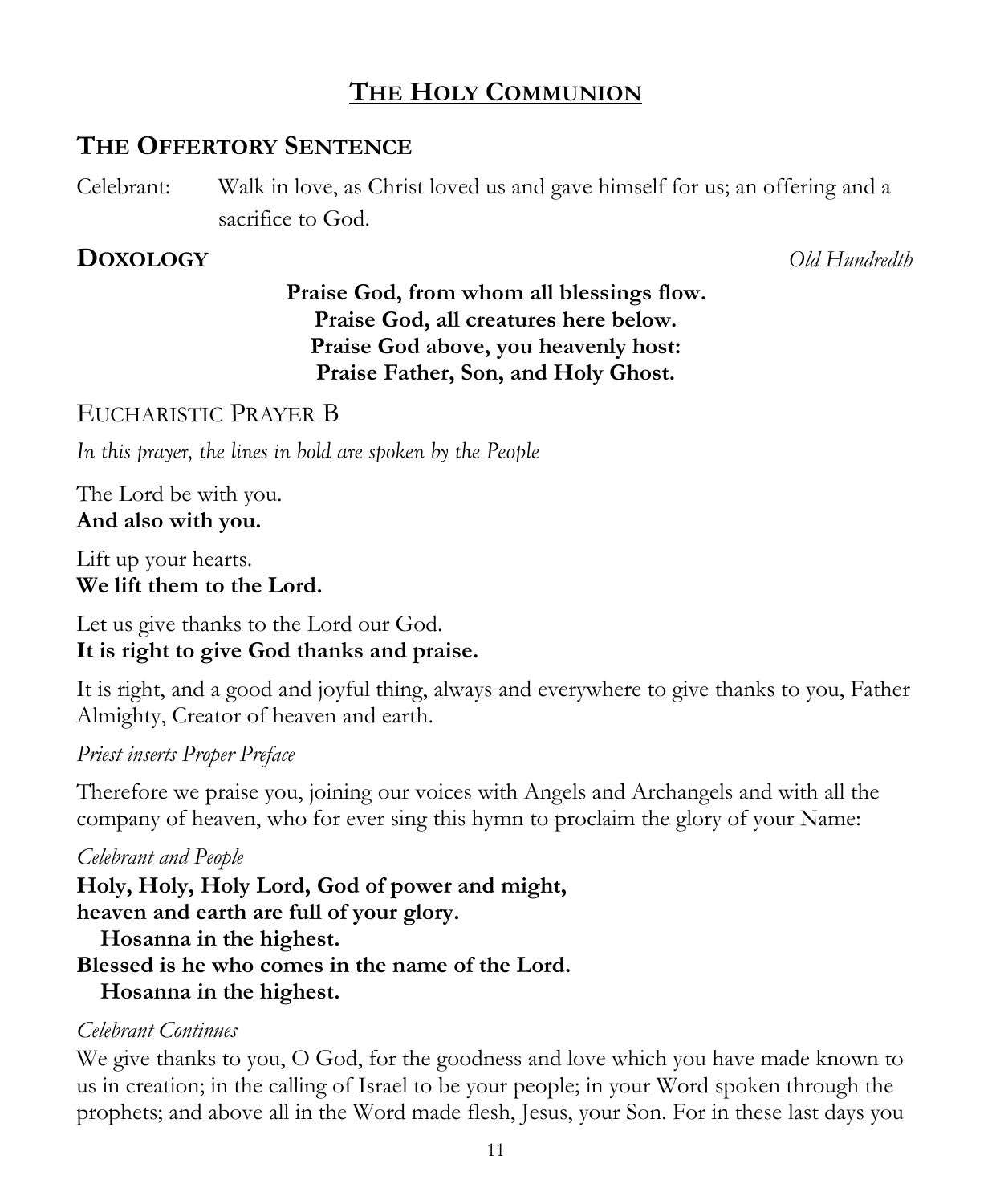sent him to be incarnate from the Virgin Mary, to be the Savior and Redeemer of the world. In him, you have delivered us from evil, and made us worthy to stand before you.. In him, you have brought us out of error into truth, out of sin into righteousness, out of death into life

On the night before he died for us, our Lord Jesus Christ took bread; and when he had given thanks to you, he broke it, and gave it to his disciples, and said, "Take, eat: This is my Body, which is given for you. Do this for the remembrance of me."

After supper he took the cup of wine; and when he had given thanks, he gave it to them, and said, "Drink this, all of you: This is my Blood of the new Covenant, which is shed for you and for many for the forgiveness of sins. Whenever you drink it, do this for the remembrance of me."

Therefore, according to his command, O Father,

### *Celebrant and People*

**We remember his death, We proclaim his resurrection, We await his coming in glory again.** 

#### *Celebrant Continues*

And we offer our sacrifice of praise and thanksgiving to you, O Lord of all; presenting to you, from your creation, this bread and this wine.

We pray you, gracious God, to send your Holy Spirit upon these gifts that they may be the Sacrament of the Body of Christ and his Blood of the new Covenant. Unite us to your Son in his sacrifice, that we may be acceptable through him, being sanctified by the Holy Spirit. In the fullness of time, put all things in subjection under your Christ, and bring us to that heavenly country where, with all your saints, we may enter the everlasting heritage of your sons and daughters; through Jesus Christ our Lord, the firstborn of all creation, the head of the Church, and the author of our salvation.

By him, and with him, and in him, in the unity of the Holy Spirit all honor and glory is yours, Almighty Father, now and for ever . **AMEN**.

## THE LORD'S PRAYER

Celebrant: As our Savior Christ has taught us, we now pray:

**All: Our Father in heaven, hallowed be your Name, your kingdom come, your will be done, on earth as in heaven. Give us today our daily bread. Forgive us our sins as we forgive those who sin against us. Save us from the time of trial, and deliver us from evil. For the kingdom, the power, and the glory are yours, now and for ever. Amen.**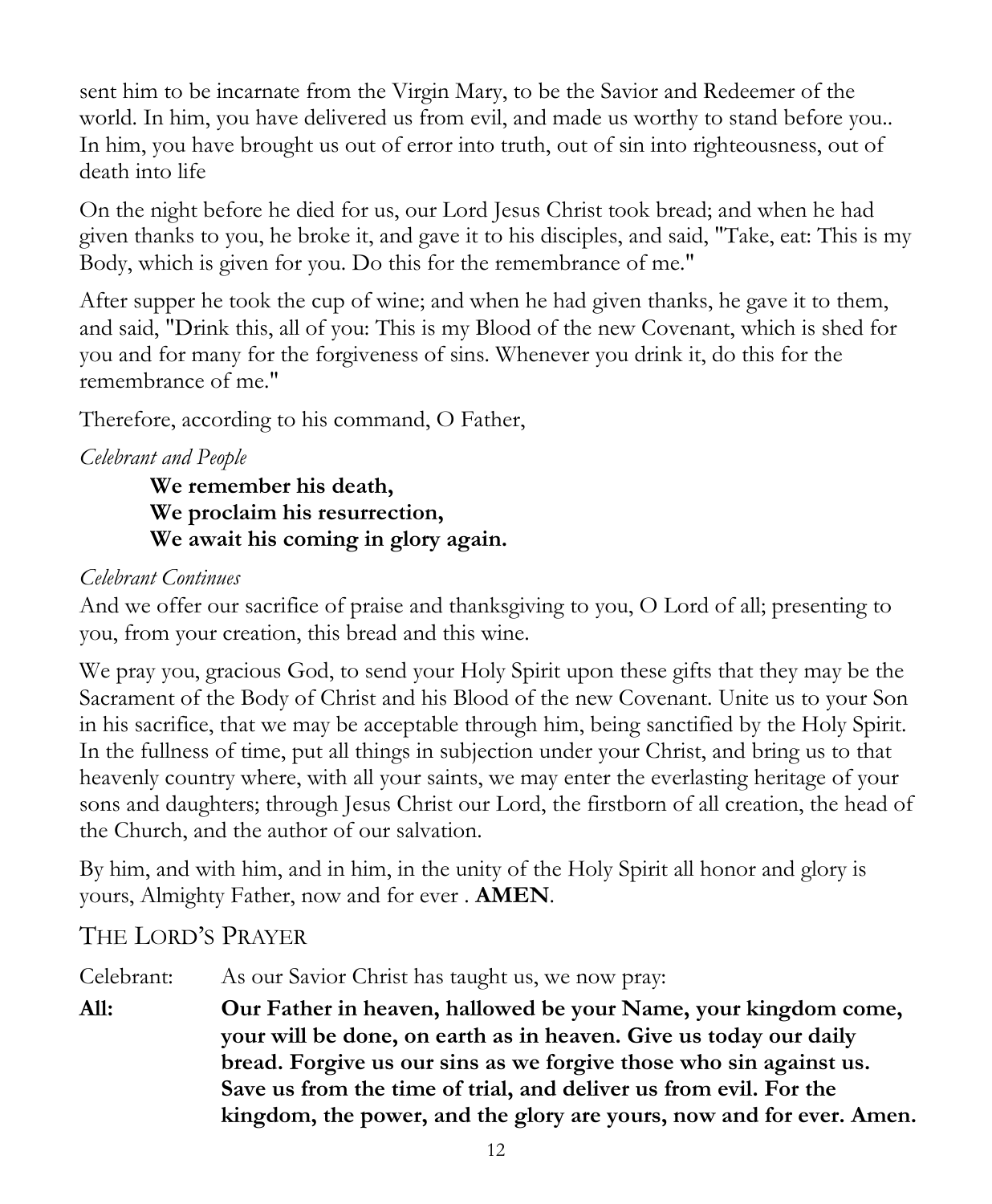### THE BREAKING OF THE BREAD

Celebrant: Alleluia! Christ our Passover is sacrificed for us;

#### **People: Therefore let us keep the feast. Alleluia!**

- Celebrant: The Gifts of God for the People of God. Take them in remembrance that Christ died for you, and feed on him in your hearts by faith, with thanksgiving.
- *Please join in singing:*



Words: Charles Wesley (1707-1788) Music: Stuttgart, melody from Psalmodia Sacra, oder Andächtige und Schöne Gesange, 1715; adapt. and harm. William Henry Havergal (1793-1870), alt.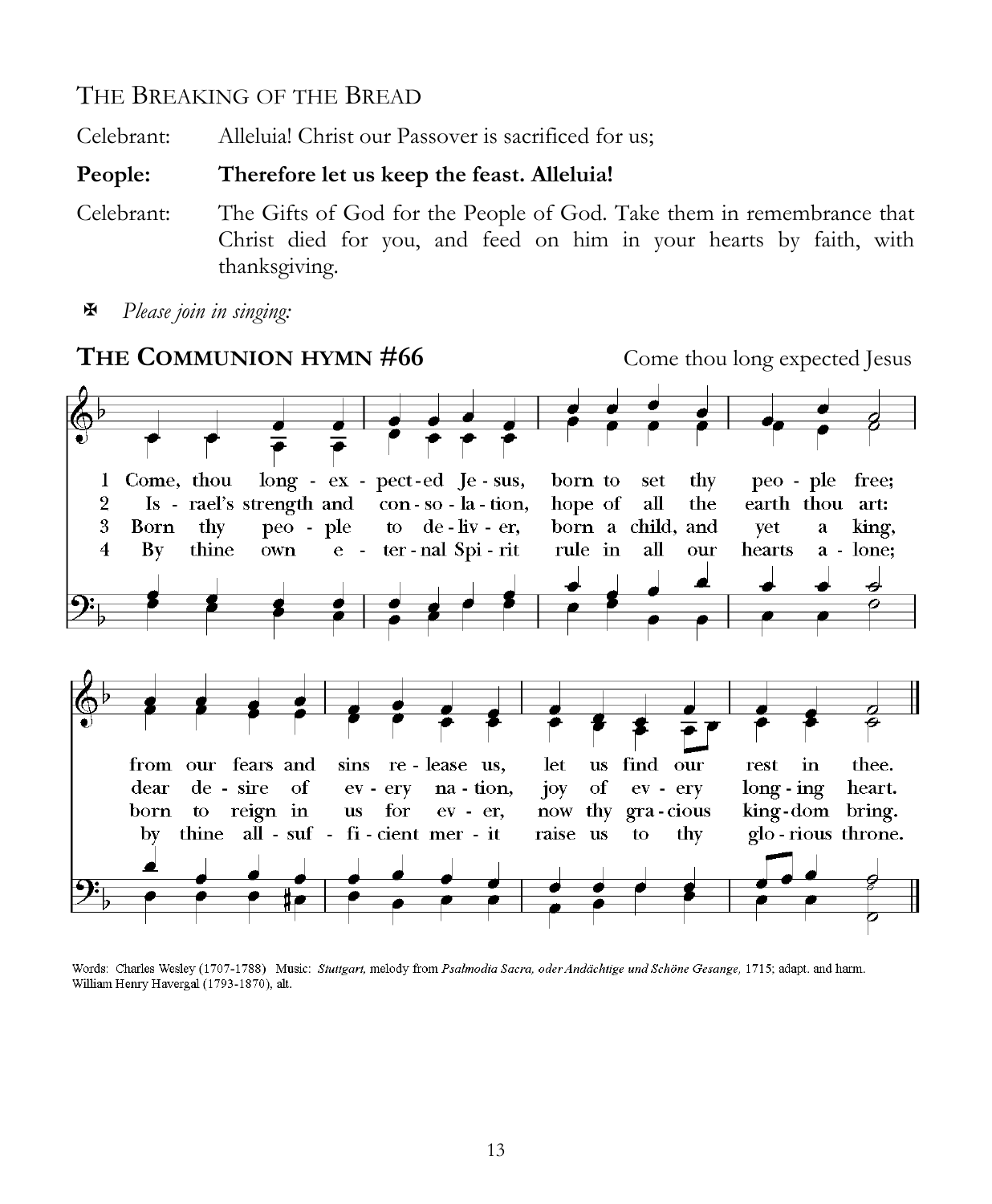#### *Please stand as you are able*

#### THE POST COMMUNION PRAYER

Celebrant: Let us pray.

**All: Almighty and ever living God, we thank you for feeding us with the spiritual food of the most precious Body and Blood of your Son our Savior Jesus Christ; and for assuring us in these holy mysteries that we are living members of the Body of your Son, and heirs of your eternal kingdom. And now, Father, send us out to do the work you have given us to do, to love and serve you as faithful witnesses of Christ our Lord. To him, to you, and to the Holy Spirit, be honor and glory, now and for ever. Amen.**

#### THE BLESSING

*Please join in singing:*

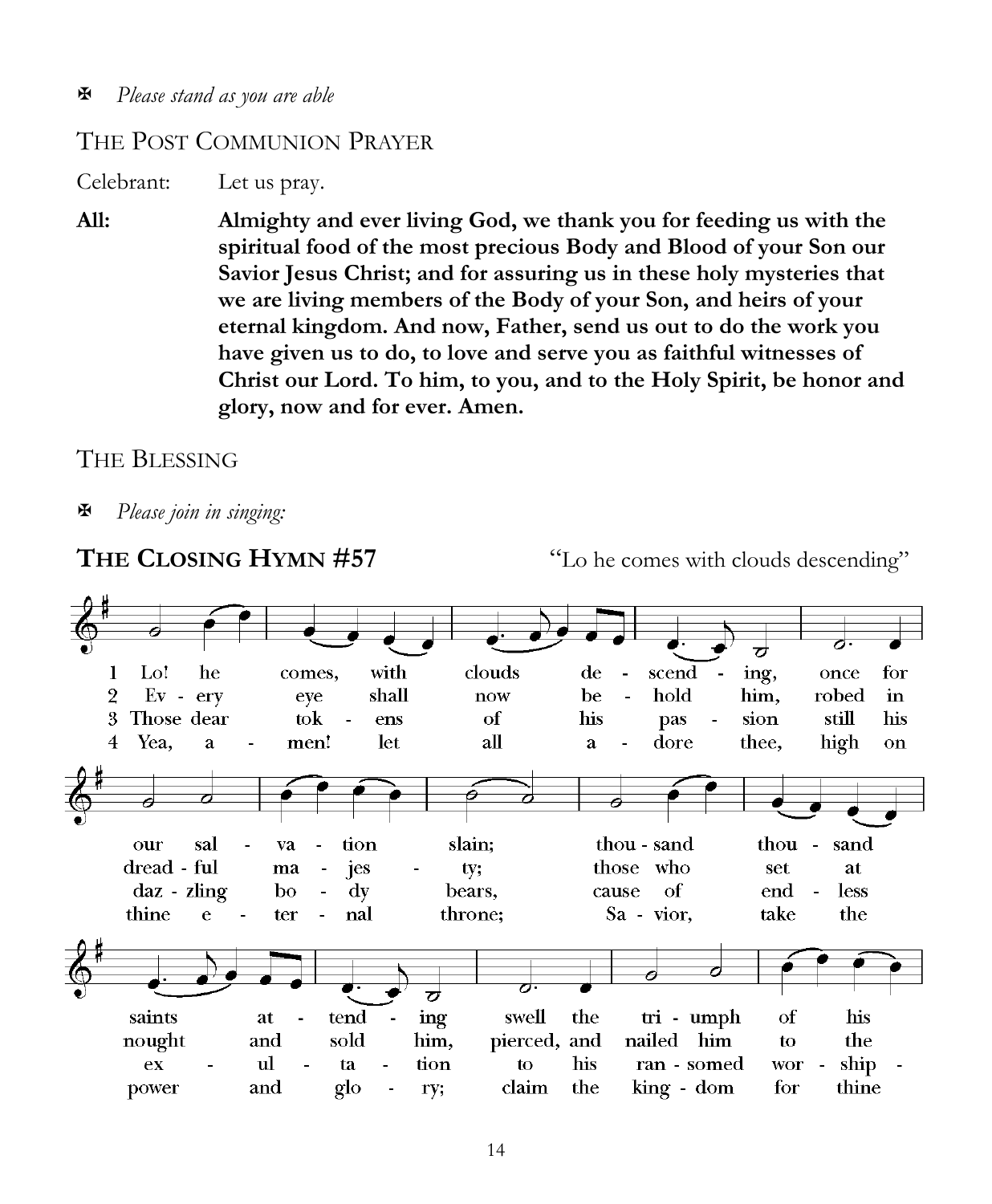

Words: Charles Wesley (1707-1788) Music: Helmsley, melody Augustine Arne (1710-1778); harm. Ralph Vaughan Williams (1872-1958), alt.

## THE DISMISSAL

Deacon: Let us go forth into the world, rejoicing in the power of the Spirit. **People: Thanks be to God.**

#### **POSTLUDE**

#### **STEWARDSHIP:**

Today is the day that the Lord hath made! Today is the day we dedicate our financial commitment to the life of St. John's. May God bless you who have dedicated a portion of your worldly goods, from your hearts with thanksgiving.

As we prepare to elect new Vestry members and our Treasurer, on January 30th at our Annual Meeting, please search your heart and discern whether God is calling you to serve St. John's in this capacity.

Thank you for all you do on God's behalf, here at St. John's.